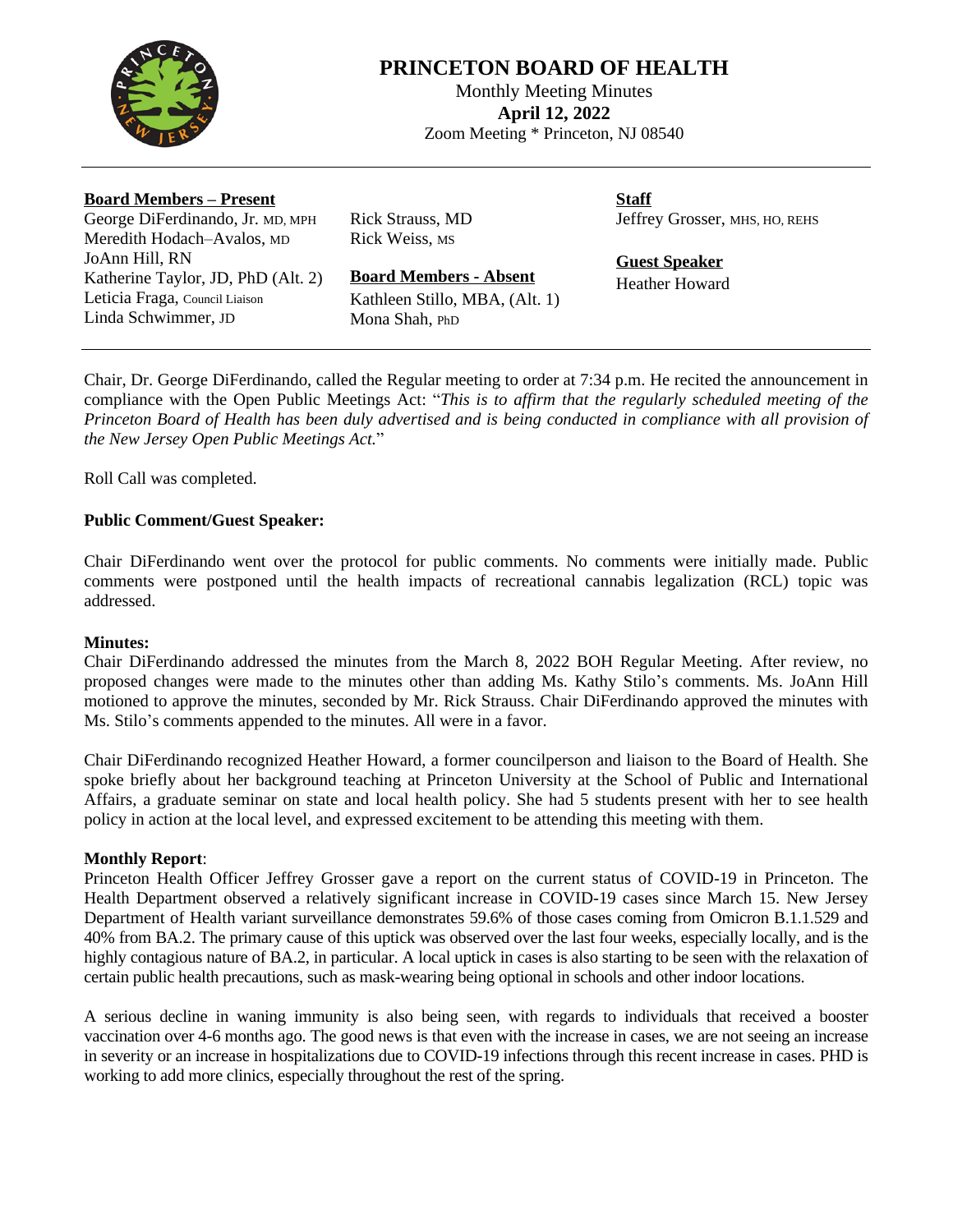PHD is working closely with New Jersey Department of Health regional epidemiologists on the persistent positive cases at Princeton University. Their seven-day average is in the low 30's while the rest of the community is at about 44.

The Health Officer is working on submitting his plan for year three of the pandemic relief funding through the NJ Department of Health and Center for Disease Control. To date, the health department has been awarded over \$450,000.00 which has allowed for the department to hire additional full and part-time staff while covering existing staff salaries, and assisting with ongoing COVID-19 surveillance, contact tracing, testing and vaccination clinics. Year three of the grant cycle would cover an additional \$274,735, bringing total federal/state funding to the Princeton Health Department to \$724,735. The NJDOH is changing the titles of the COVID-19 Generalist (CVG) and Vulnerable Population Outreach Coordinator (VPOC) for year 3. The CVG is going to be called an Infectious Disease Preparedness Generalist, and the VPOC will be called a Local Health Outreach Coordinator, as the DOH brought in their responsibility beyond COVID-19.

NJDOH released a newsletter on the work that was being accomplished at the local health department level. PHD was featured in this newsletter and was highlighted for its expansion of COVID-19 vaccination clinics and the outreach done in the community.

The New Jersey Department of Health's Public Health and Food Protection Program requested all local health departments to check each public school's cafeteria for the presence of Guida's brand milk, of any time, size, and code date, and issue an embargo or otherwise prohibited distribution of the milk. At least 25 children have been hospitalized due to the presence of peroxyacetic sanitizer in Guida's 1% Low-fat Milk, code dated 09- 183 Apr 11 B2. On March 30, the Princeton Health Department staff worked with community partners and schools on a recall of Guida's Low-fat Milk. The department was made aware of the recall via the New Jersey Local Information Network Communications System and immediately alerted local schools and partners of the recall. The health department was not made aware of any organization with this particular product in stock.

On March 14, Animal Control Officer James Ferry was contacted by the Princeton Police Department who responded to a call regarding an animal in distress. He found an adult red fox caught in an illegal foot hold trap and was able to capture the fox and release it from the trap. The fox was then transported to Mercer County Wildlife Center where it made a full recovery and was released into the wild. The trap and follow up was turned over to NJ Conservation Police, as they are the law enforcement agency for wildlife and trapping.

On March 29, a resident reported that his dog had brought home an infant fox while roaming on his property on Cherry Valley Road. ACO Ferry responded and found the fox kit to be uninjured. Over the next 24 hours, with the help of the Montgomery ACO, they searched for the den to hopefully reunite the lost kit. The den was found on the Montgomery side of the road as well as four more kits (about 3-4 weeks old) roaming near the den. All five infants were placed back in the den and a trail camera was set to ensure the mother was coming to nurse. The camera showed two adult foxes visiting the kits several times overnight. Reuniting the kit with its parents was successful.

Regarding environmental health, PHD staff are preparing for the upcoming plastic bag/polystyrene foam ban. Beginning May 4, 2022, the law will prohibit all stores (including retail), Food Businesses, and Grocery Stores, from selling or providing their customers with single-use plastic carryout bags. Grocery Stores larger than 2,500 feet may also not provide or sell single-use paper carryout bags, and instead may provide or sell reusable carryout bags.

The Lead Safe program is being implemented in July 2022, and will require certain lead inspections/compliance evaluations upon changeover of owners/tenants on dwellings constructed pre-1978.

Regarding nicotine product sale enforcement, 4 Summonses for noncompliance were heard in municipal court. The establishments in violation had made illegal sales of tobacco and vaping products to minors. More nicotine sale enforcement is being done until PHD has a good compliance level. In response to Councilwoman Leticia Fraga inquiring about the process and consequences of these violations, Health Officer Grosser explained the process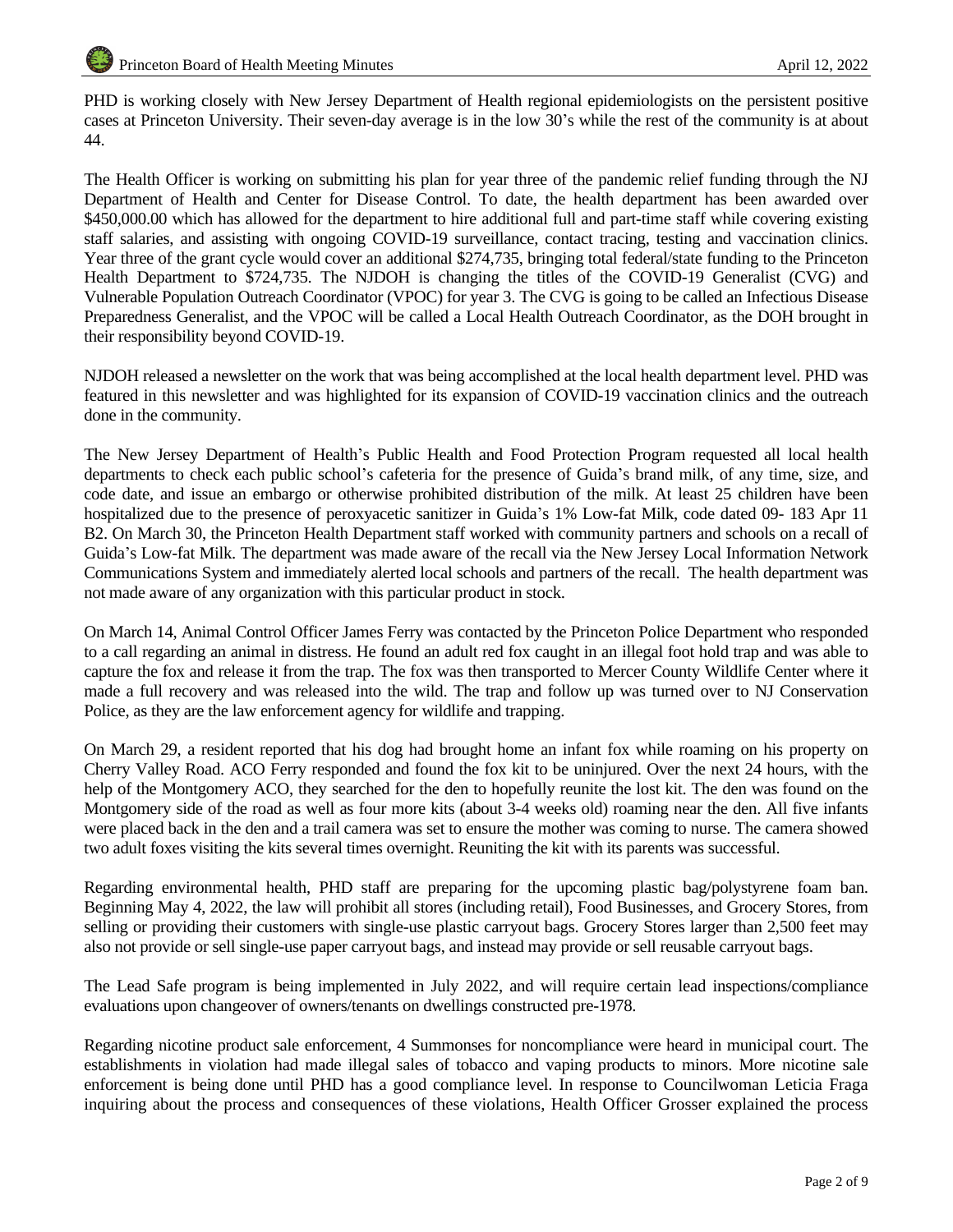and how compliance is done. He also explained the compliance performed in 2020 was strained due to the pandemic and PHD's focus on COVID-19 case investigations and contact tracing. Near the end of 2021, PHD started to receive complaints about nicotine sale noncompliance, and was able to get staff out to perform compliance and enforcement checks. He also stressed the need for education of the cashiers, managers and owners, who sell these products. Chair DiFerdinando encouraged the public to put in complaints if they hear about these issues.

In partnership with the Mayor's Wellness Campaign, PHD hosted the second art class in the social isolation series. As part of the pandemic recovery, the social isolation toolkit has continued to be used, thanks to the New Jersey Health Care Quality Institute. Art classes are being offered in collaboration with the Princeton Arts Council for socially isolated individuals, which allows them to participate in community art classes from their homes. It also provides them with growing kits to plant flowers to be displayed in a community garden in the spring. The COVID-19 Generalist and Vulnerable Populations Outreach Coordinator dispersed "Isolation Kits" at various locations such as Mr. Rogers' neighbors, Princeton Kindness Food Project, as well as dropped off kits for individuals who may be socially isolated.

Princeton will be part of the City Health Dashboard. In February, Princeton Health Department applied to be one of the 750 cities across the U.S. participating in the City Health Dashboard. We were notified officially today and are excited to begin the process of contributing to this local health dashboard that should help us review the factors shaping the health in our community and drivers of health equity. The city health dashboard is supported by the Robert Wood Johnson Foundation and seeks to provide communities and city leaders with an array of regularly updated data specific to neighborhood and/or city boundaries – such as life expectancy, obesity, and children in poverty, to improve the health and well-being of everyone in the community.

Chair DiFerdinando asked Mr. Grosser to comment on where Princeton currently is in terms of the COVID-19 pandemic. He explained that Princeton is seeing a little change to cases of COVID-19 from where Princeton was in the past few weeks. The cases still being seen are particularly with waning immunity in individuals over the age of 50-55, which is also probably why vaccinations in that age group are starting to pick up.

## **Reports from Committees**

No discussion was held.

## **Reports from other Boards/Commissions/Task Forces**

Chair DiFerdinando shared that he recently attended a Princeton Alcohol and Drug Alliance (PADA) meeting last week. Corner House is in the process of applying to be a substance abuse treatment provider and mental health provider. Approval for this is expected sometime this year. He expressed appreciation for them providing broader access to mental health services.

Vice-chair Meredith Hodach–Avalos added that Sustainable Princeton had a landscaping project that they worked on which has gone to the state level. They are now focusing local efforts on education and promotion of non-toxic lawn care and will provide information to the town on this. Drinking water quality is also being revisited, since people brought to their attention a change to taste and odor in the local water. They are seeking more information from New Jersey American Water on any potential contaminants in the water. So far, no contaminants have been identified.

Ms. Katherine Taylor asked about liaison opportunities with other groups. She expressed interest in being a liaison with the Princeton Human Services Commission (PHSC). Chair DiFerdinando responded and explained that she can also create an electronic connection to someone from PHSC and monitor what is going on, and attend meetings as needed. Councilwoman Fraga gave a short update on the last PHSC meeting.

## **Work Session**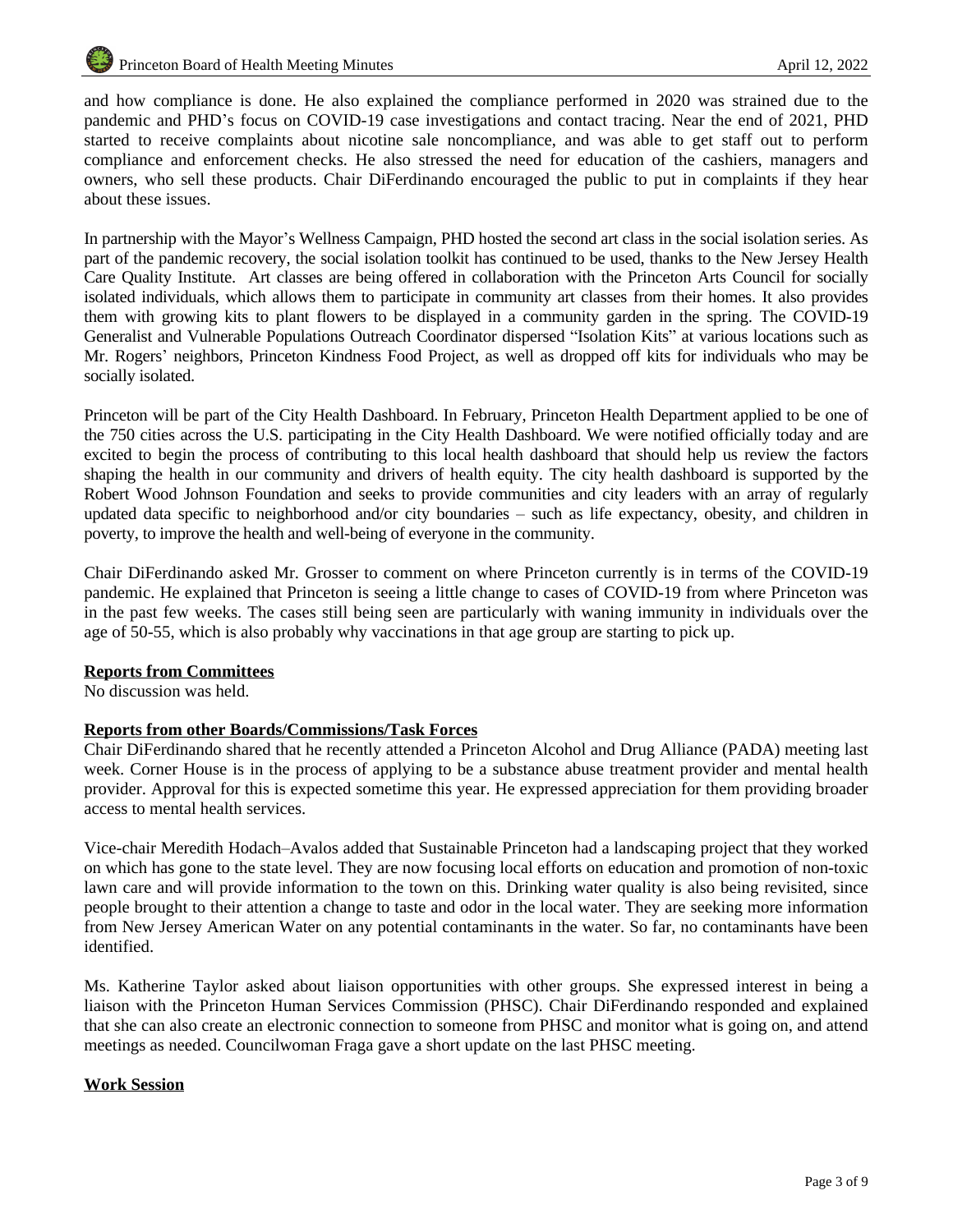Mr. Grosser began the work session regarding the BOH ordinance which was postponed from last month. He explained that this is to briefly discuss changes to the BOH general ordinance. The BOH would typically review a first draft and then go through changes and finalize the ordinance or do a final reading. He explained that the Princeton BOH is autonomous, meaning that they can set ordinances specific to public health. The current general ordinance updates being proposed are primarily administrative in nature. One part looks to revise an antiquated penalty section that does not cover staff time cost, nor does it cover court costs associated with some minor complaints. Food manager certifications are also being updated, and the larger section has to do with the maintenance of grass and vegetation. Overall grass height is sought to be decreased from 12 inches to 8 inches, before the BOH begins enforcement. Details will be worked out at the final draft of the ordinance.

The health department spends a significant amount of time working with abandoned and bank-owned properties, which become hotspots for various vermin due to the grass height and they are also eyesores. By condensing the ordinance, swifter actions may be taken in cases with larger entities such as with a bank. Exceptions, such as rain gardens and bioretention basins which have high grass rates are being taken into account. This will be discussed with the Planning Subcommittee in the next few weeks, as well as the topic of cannabis related smoke and its impact on Princeton's existing smoke free ordinances. The BOH may request Carol Blumenfield, Esq., who oversees NJ Global Advisors on Smokefree Policy (NJGASP), to attend an upcoming meeting to discuss updates on where things are going at the state and national level.

A final draft will be distributed to the BOH before the next meeting, with highlighted sections of any changes and why they were changed, as well as a discussion being held at that meeting for further review. If there are any questions or comments on this information, Mr. Grosser is available now take them or by e-mail before the next meeting. Ms. Linda Schwimmer asked Mr. Grosser whether the draft will include the actual increase amount of the fines, which he said will be included. Chair DiFerdinando highlighted the need for more discretion to be taken by the inspectors, as gardens in Princeton become more diverse and different types of plants are being used.

#### **New Business**

No discussion was held.

#### **Old Business:**

The process has begun to figure out how to have hybrid public meetings. Councilwoman Fraga weighed in on this topic, in that there is discussion happening on potentially going back to in-person meetings next month, though the mayor is waiting for Mr. Grosser's feedback and recommendations on this. Mr. Grosser explained that the main meeting room where mayor and council meet has had significant technological upgrades done, which will allow for better screening to television and/or Youtube, which allow for some hybrid accessibility. Training on this will be held tomorrow so the mayor will have some feedback on this from a technological standpoint.

From the health perspective, PHD is looking to make something similar to a CALI score for in-person meetings, which is similar to what Princeton University is currently utilizing. They are looking at low and moderate cases and what they are doing with in-person classes. Mr. Grosser in working on a chart expected to be ready for mayor and council in the next few days, which would show when and how to hold in-person meetings, as well as hybrid or remote meetings in the event of an additional increase of COVID-19 cases.

#### **Health Impacts of Recreational Cannabis Legalization (RCL):**

Chair DiFerdinando offered an initial update since the last BOH meeting. He mentioned that the Council held a listening session on March 29. Councilwoman Fraga asked for responses to some questions that the Ad Hoc Committee clearly labeled and were summarized by the town manager and other organizations in the town. Another listening session is scheduled for May 17, and will be an opportunity for those to speak who raised their hands at the last meeting but were unable to comment, due to running out of time. It will also be an opportunity for Council to ask questions and provide feedback.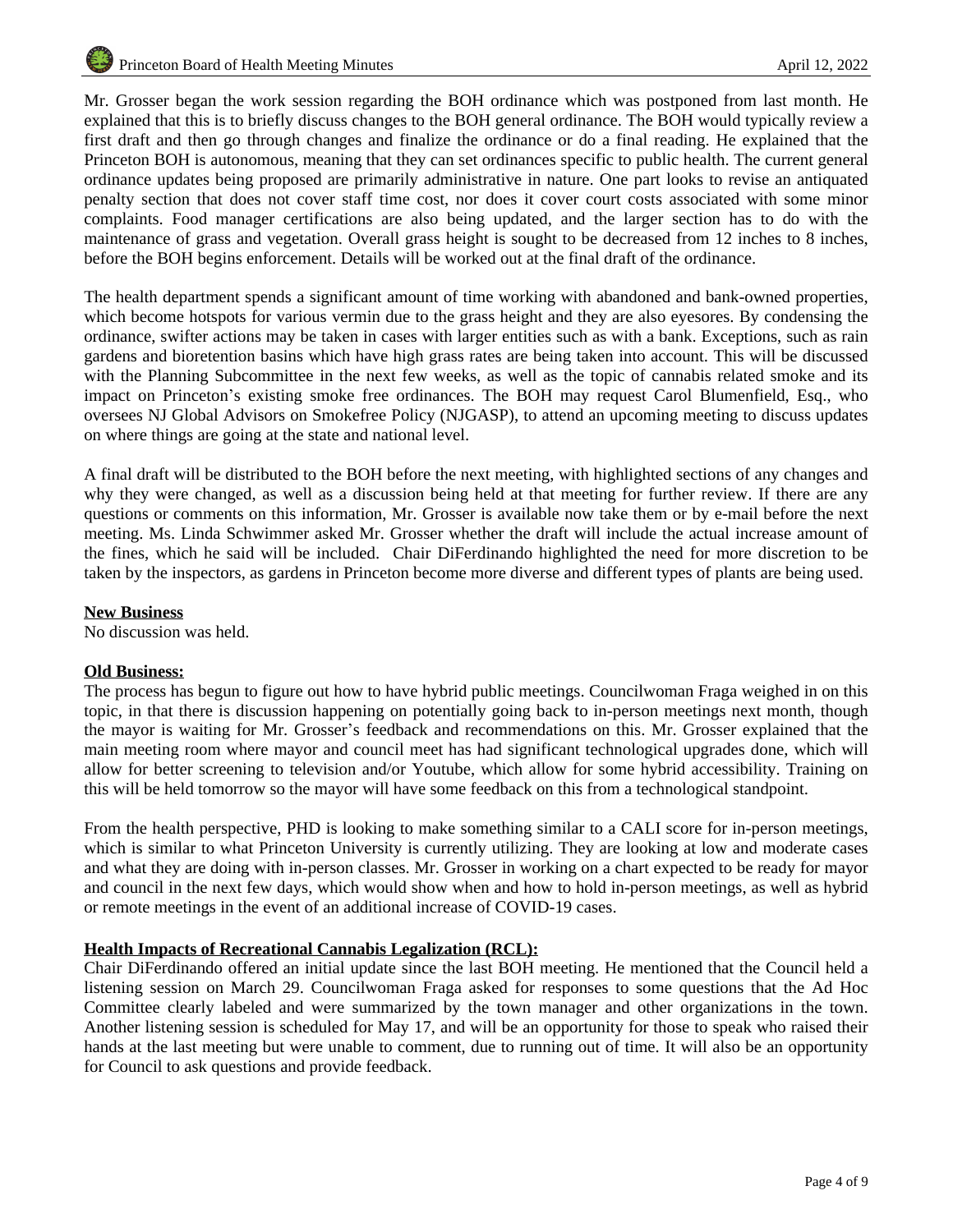Chair DiFerdinando added that yesterday, he attended the State-wide Cannabis Regulatory Commission (CRC) meeting and gave public comment in terms of specific impact on the town. The CRC approved 7 corporations with 13 active alternate treatment center sites, to begin recreational sale as soon as the paperwork is done. This will be soon and complicated, since there is a need to find ways to accommodate current medicinal patients while at the same time open up to recreational clients. The CRC executive director indicated municipalities need to be ready for initial traffic and parking situations. They meet again in early May and may approve of cannabis retail sites.

Chair DiFerdinando stressed that the point to the board and what the health department is going to do, is what to do to protect those most at risk for some collateral harms in town, since people will be able to purchase retail cannabis. Currently, online ordering of cannabis is available, but delivery is not permitted. There does not seem to be specific state-wide suggested procedures in place to monitor age-of-sale online purchasing, and delivery of cannabis.

The proposed resolution at the last meeting that the board voted to postpone discussion on and send back to the Ad Hoc Committee for review and comment/consideration was discussed. Chair DiFerdinando explained that the minutes from the March BOH meeting, and all of the comments in those minutes, were reviewed and taken into consideration. The Ad Hoc Committee attempted to modify the proposed resolution based on the comments and any other readings the committee had.

Mr. Strauss commented that as part of the follow up, the resolution was split into two resolutions. He then focused on key points. Prevention is important to be the main focus of the town, to not cheerlead for local retail, adoption of the least harm approach, and high concerns of the promotion of off-label medical claims for recreational use of cannabis.

Vice-chair Hodach–Avalos highlighted that the BOH should focus on prevention and not promotion. The goal should be to prevent and minimize harm from something which is imminent and that we do not have control over the availability of, at the state-level. Regarding the least harm approach with cannabis use, she referenced the guidelines, *Canada's Lower-Risk Cannabis Use Guidelines (*these are attached to the BOH agenda), to which Chair DiFerdinando spoke at length about, including terminology confusion between "least harm" and "lowerrisk", though the content of the guidelines across countries tends to be the same. Vice-chair Hodach–Avalos added that lower-risk should be the main focus, instead of access to cannabis retail stores, as recreational cannabis is not a medical product to be used leisurely. Princeton should not encourage people to go out and treat themselves, and people should seek medical attention from their personal doctor if they feel they need a medical product to treat their medical issues.

## *BOH Resolution 2022-01, Resolution to Encourage Adoption of Least Harm Cannabis Usage Guidelines (LHCUG):*

Chair DiFerdinando then shared the screen and made a motion to open discussion of the BOH Resolution 2022- 01, Resolution to Encourage Adoption of Least Harm Cannabis Usage Guidelines (LHCUG) In Princeton. Mr. Strauss seconded the motion. Chair DiFerdinando went over each line of the resolution. He then briefly went over the original handout, *Canada's Lower-Risk Cannabis Use Guidelines,* before opening up the floor for the board's input.

Mr. Rick Strauss asked for #9 of the resolution to strikeout "mid-March" and say, "imminent" instead ("…and sale of delivery is imminent.") so as to not vote on an outdated resolution. Ms. Schwimmer mentioned the Substance Abuse and Mental Health Services Administration (SAMHSA) and the benefit of using these federal educational materials on mental health. She recommended that the board use these. She also asked for clarification on what the resolution says regarding enforcement. Chair DiFerdinando spoke about available education materials throughout the United States. He mentioned that we could modify the resolution to say, "the least harm cannabis usage guidelines or other materials so identified", because there is a need to identify the content for the health department and the town, to focus on the content, not necessarily the handout. The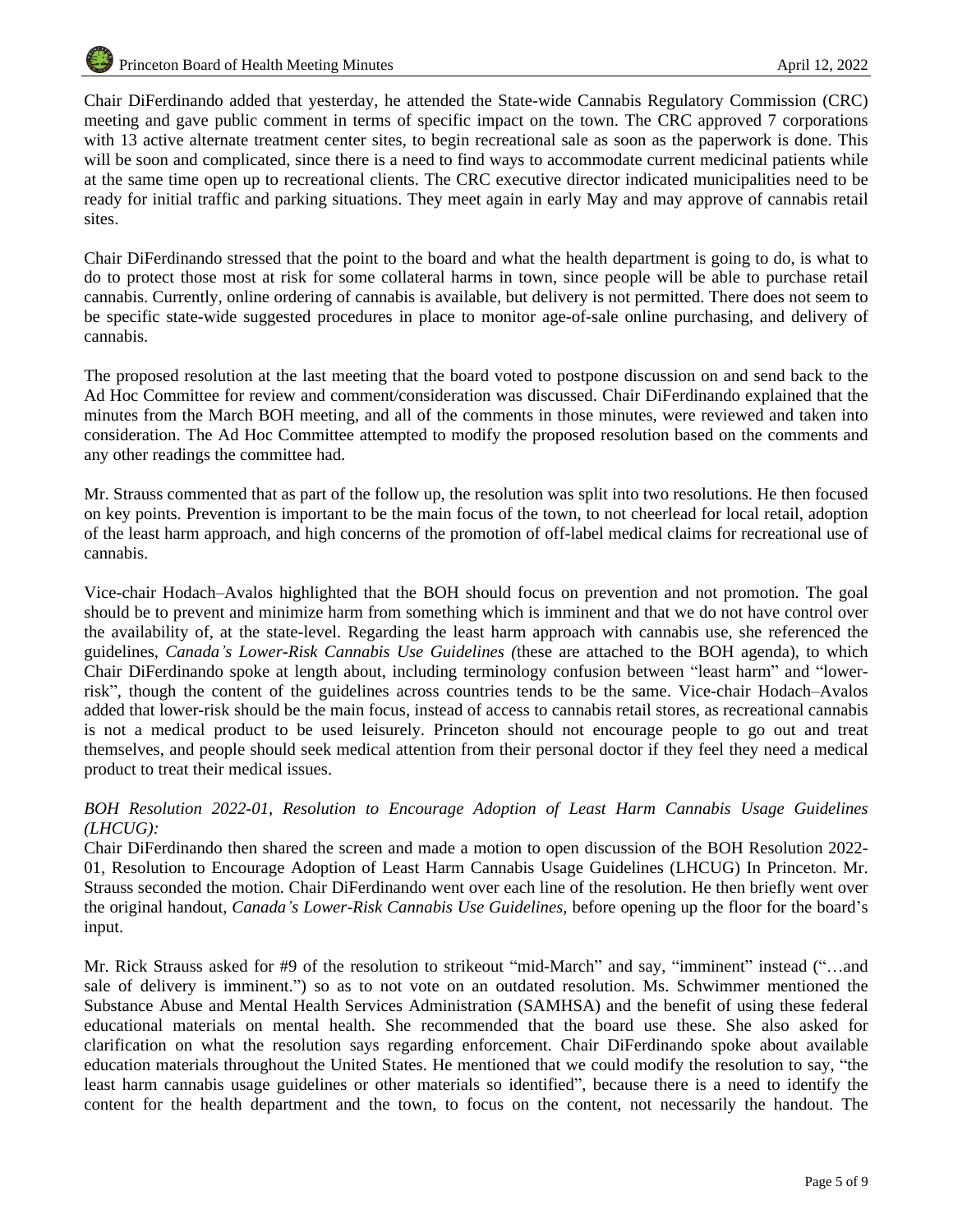previously mentioned SAMHSA guidelines tend to be very specific as opposed to general population comments. The BOH is trying to identify a broad message that people would be comfortable with. Regarding enforcement, it is currently unknown what the town will decide on who will handle enforcement. Councilwoman Fraga added that input was solicited from the local police department, but until it is decided how the BOH will move forward, the enforcement side of this topic has not been decided yet or discussed. The local municipality, in the ordinance that is passes, decides how enforcement will be handled, as per the CREAM Act. This topic was further discussed.

Mr. Strauss showed his agreement with Chair DiFerdinando in stressing that urgent action is needed on what type of guidance the BOH should provide, given that retail sale of recreational cannabis is imminent. The least harm approach touches on the key messages, and it is not the goal of the BOH to go through every state's guidelines. The current theme is well endorsed internationally, and he feels the BOH should support it as well.

Vice-chair Hodach–Avalos added that though this is a good core of recommendations, there is still more material available that can be added to the resolution. Colorado has an exhaustive list of educational materials that can be utilized. Ms. Taylor seconded what Vice-chair Hodach–Avalos mentioned, and recommended that more details be added on the risk to pregnant women and senior citizen issues.

Mr. Strauss added that these guidance all fall under the current general points in the resolution and stressed the need to not delay the current resolution unless there was anything controversial in its current points that the board would not support.

Councilwoman Fraga highlighted New York's outreach and education on RCL. She then asked whether the BOH already addressed access of cannabis and other illegal drugs in schools, and whether the resolution will address this issue. Chair DiFerdinando explained that the current resolution is about recreational sale, though another resolution can be added on illegal sale and how to deal with it. He added that a high school council had addressed this issue in the past when it attended multiple BOH meetings a year, and that the BOH has no enforcement/legal authority over illegal drugs in schools. This is a public health concern, though the BOH has not yet proposed any specific action on it. He added that the resolution raises the point that normalizing cannabis sale in Princeton, is likely to have a negative impact on the use of cannabis in people under the legal age. Normalizing use and where sales of recreational cannabis occur is what the BOH has control over.

Chair DiFerdinando asked whether the board wanted to vote on this resolution now or hear public comment. Mr. Strauss moved to vote now, seconded by Ms. Hill. One modification was made to the resolution: #9 of the resolution is modified from currently stating "mid-March" to instead state, "imminent" ("…and sale of delivery is imminent."). Chair DiFerdinando then asked for a vote, all present were in favor of this modification to this first resolution. Hearing no opposition, the BOH Resolution 2022-01, Resolution to Encourage Adoption of Least Harm Cannabis Usage Guidelines (LHCUG), passes with this language as modified.

# *BOH Resolution 2022-02, Recommendation to Defer Licensing Retail Sale of Cannabis in Princeton Pending Planning and Initiation of Health Safeguards.*

Chair DiFerdinando then shared the screen and made a motion to discuss the BOH Resolution 2022-02, Recommendation to Defer Licensing Retail Sale of Cannabis in Princeton Pending Planning and Initiation of Health Safeguards. He went over each line of the resolution and recommended that prevention comes first, along with providing education and collecting data. The chair then passed control of the meeting over to Vice-chair Hodach–Avalos. She opened up discussion from board members.

Ms. Taylor inquired about implementation issues she had on what happens after the BOH's recommendations are made and sent to council. Mr. Strauss responded and added that the board can reassess as necessary. Chair DiFerdinando explained that resolutions have no enforcement authority, and the health department is the enforcement arm, not the BOH. The resolution is a statement of where the board stands.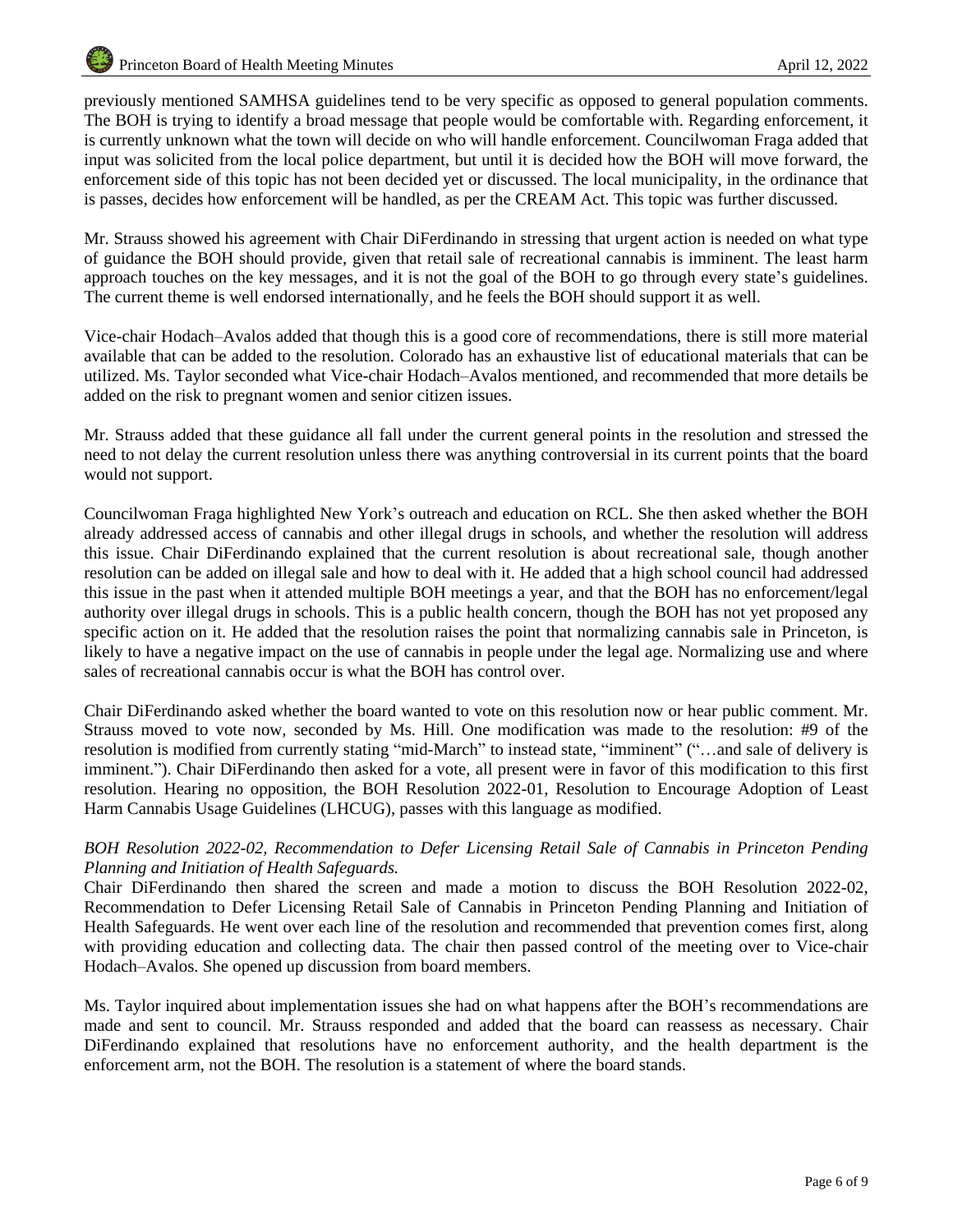Ms. Hill inquired whether funds would be available to provide the necessary education for the community on RCL and its effect on health, including mental health. Chair DiFerdinando responded in that the BOH is quasiindependent, and does not have a tax-based budget as it is not fully independent. It has some ordinance authority. The CRC is not talking about education, it is discussing education being the responsibility of the sellers, and it is up to the town's that allow sale to use the proceeds as it sees fit. Mr. Strauss asked Ms. Hill to clarify whether her concern was with the current resolution being discussed, or with the recreational cannabis sales being approved before education is funded. She clarified and expressed full support for the resolution.

Vice-chair Hodach–Avalos highlighted the state's unpreparedness in this topic and seemingly conflicted proposal on the industry, and the necessary safeguards that should be made. Ms. Schwimmer concurred and added that the BOH should encourage the state to provide education, though if the state fails to do so, then Princeton should provide the education. The enforcement issue was then revisited. Ms. Schwimmer then stated that she cannot support this resolution as drafted, with the objective statements and assumptions that because a municipality allows someone to have a license, that they are somehow actively endorsing or cheerleading something. She added that allowing licensing and the transfer of licenses is allowed all of the time, including for tobacco and alcohol, though neither of these are encouraged as "good" or "healthy". She expressed hesitance to assign motive to elected/town officials based on their decision making, and the question is not about whether it is good for you, but about public health issues on an already legalized substance, such as reducing harm and risk, educating people, and limiting minors from entering a dispensary, and so on. Mr. Strauss asked whether removing #3 and #4 of the resolution and modifying line #5 would help with her concerns.

Ms. Taylor agreed with Ms. Schwimmer in that she cannot recommend the resolution as it currently is either, because of lines #3 and #4, and she believes the first resolution should also be incorporated into this resolution.

Vice-chair Hodach–Avalos asked if there is a motion to strike lines #3 and #4 and reference the previous resolution. Without a motion being made, Chair DiFerdinando clarified these lines, though Ms. Taylor commented that they can still be misinterpreted. He then proposed that line #3 can refer to the key points in resolution #1, adding "Whereas local retail sales may result in the perception of normalization of cannabis…" He stressed that the action of approving recreational cannabis sale would reasonably lead to the perception of normalization, and #3 says nothing about the motivation of the officials involved. #4 speaks on the countervailing forces to that perception as not being in place.

Mr. Strauss recommended to strike #3 and #4 and reference the first resolution. Chair DiFerdinando asked Mr. Strauss and Ms. Taylor whether either of them has a proposal to substitute language for #3. In response, Mr. Strauss recommended referencing point #8 of the first resolution, "Whereas local retail sales may result in the perception of normalization of recreational cannabis usage…" then proceed to line #5.

Chair DiFerdinando proposed dropping line #3 and modifying line #4 to read as follows: "Given the recommendations in BOH Resolution 2022-02 and yet the lack of currently available prevention materials at the local, county and state level in New Jersey." Line #4 would then become #3 (since line #3 was struck), and line #5 would then become line #4 though the wording will remain the same. Chair DiFerdinando then moved to vote on the modifications in the language so stated, seconded by Vice-chair Hodach–Avalos. All present approved the modifications only, without opposition. The resolution itself was not voted on for approval.

## **Public Comments/Guest Speaker:**

Community member Grace Sinden, a long time Princeton Board of Health member, now retired, and resident, commented on why the BOH should not move forward with retail cannabis for a variety of public health, safety and other factors: Lack of accurate "on the spot" testing, such as the alcohol breathalyzer to measure (DWI) Driving While Impaired; promotion of retail cannabis via local government's allowance for Zoning changes can be expected to create additional health problems (these include increased smoking, motor vehicle accidents and related impairment incidents.); since a large number of NJ municipalities statewide, including those close to Princeton, have rejected retail cannabis, Princeton should do likewise. Otherwise, it could become a regional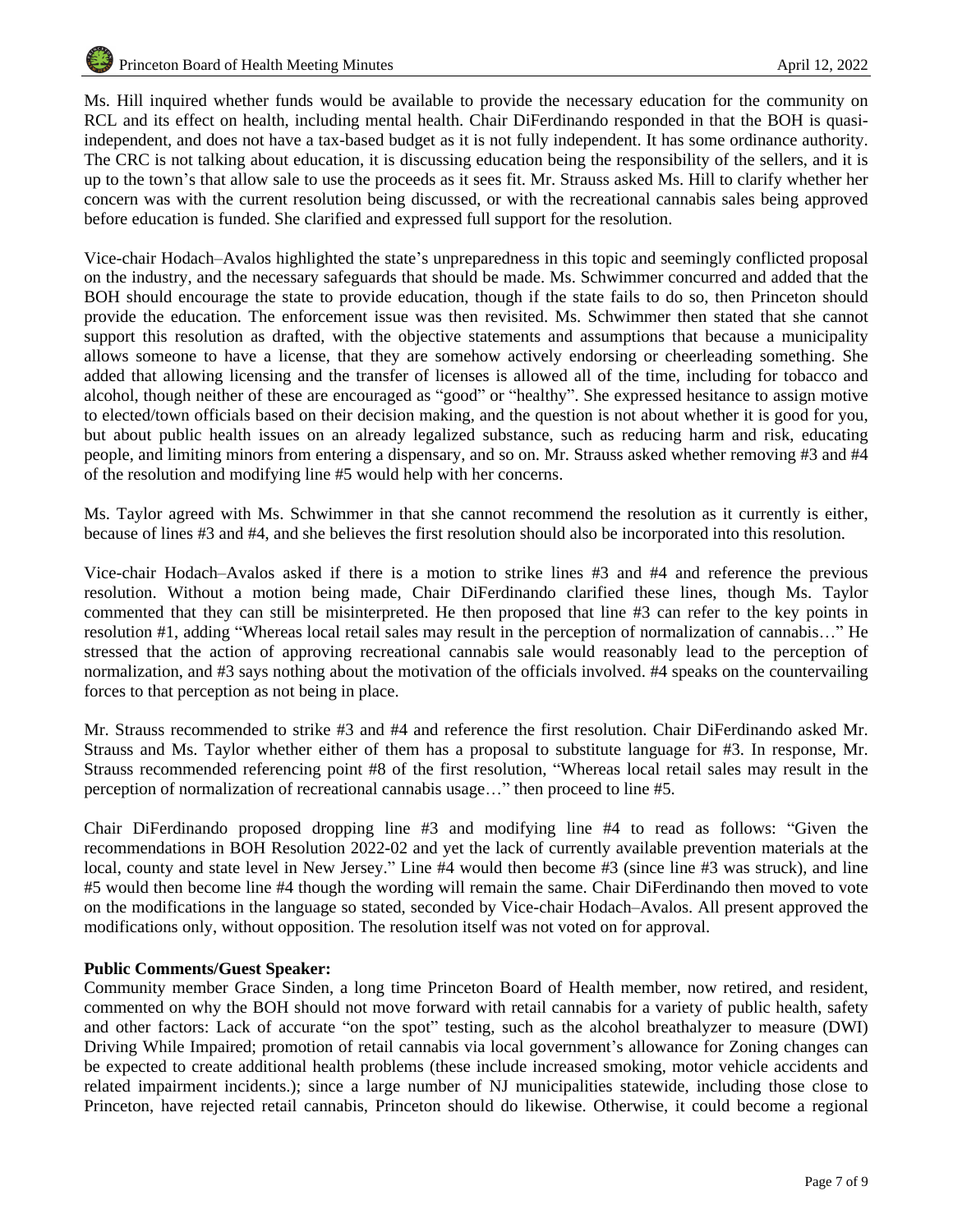supplier; Colorado, the first in the nation to experiment with adult use recreational cannabis sales in 2014, saw a majority of municipalities ban retail sales (NY Times, 4/11/21); there are resulting municipal financial costs which will negate or reduce expected income, one primary reason for considering such stores.

She further commented that there is already a health problem with Vaping, the addictive form of smokeless "smoking", another entry for addiction, especially for the young, adding that she and many others, are not opposed to responsible use of cannabis and support necessary medical cannabis with its checks and balances. Many, however, think that Princeton could be implicitly promoting Recreational Cannabis via allowance/changes in zoning to allow retail stores. Once allowed, Princeton may be locked into recreational cannabis. One way to deal with this controversial issue is to have a municipal referendum on Election Day so the public can weigh in on this important issue. We can also wait a couple of years to learn of the problems in places where retail recreational cannabis takes place.

Community member Gabriel Saltarelli thanked the BOH for their work regarding RCL, and suggested in addition to ensuring that there are plans in place for education, outreach and services, that the BOH recommend council to defer RCL until sufficient data is available to assess the local effects of recreational cannabis stores on public health.

Community member Thomas Pyle thanked the BOH and council. He then expressed his frustration on the mental health effects of cannabis use in the mentally ill. He insists on having a proper plan in place before recommending mass retail recreational cannabis sale in Princeton, and appealed to the BOH to educate, protect and warn the public about RCL.

Community member Sheila Geoghan also thanked the BOH, and commented on line #3 of the BOH Resolution 2022-02, Recommendation to Defer Licensing Retail Sale of Cannabis in Princeton Pending Planning and Initiation of Health Safeguards. She stated the language in line #3 is particularly important in Princeton's situation, where it is sometimes hard to distinguish between council's voice and intent, and cannabis lobbyists' voices and intent, and she feels that the language is on point.

Community member Abigail Kalmbach commented that she is a recreational cannabis dispensary owner, and spoke briefly about her professional background. She added that she fully supports the presented draft resolutions and Canadian health guidelines. She also expressed concern about waiting to pass the resolutions, adding that there are ethical dispensary owners, and there is ample time to put in place preventive measure before recreational sales can happen in Princeton. She recommends working together with the community to prevent sales of recreational cannabis to people with mental health issues.

Community member Lisa Jacknow thanked the BOH for having the backbone, background and ability to share sensible, thoughtful concerns and recommendations via the resolutions presented tonight. She then expressed frustration with the recent council meeting on March 29, that she attended in regard to RCL, and shared appreciation for the BOH advising a way to move forward with a well-thought-out educational plan for the community.

Without any further comments from the public or the board, Mr. Strauss proposed to move the motion to vote on the modifications to the language so stated in the *BOH Resolution 2022-02, Recommendation to Defer Licensing Retail Sale of Cannabis in Princeton Pending Planning and Initiation of Health Safeguards*, second by Ms. Taylor. Hearing no objection, all present approved the modifications only, without opposition. The resolution itself was not yet voted on for approval though.

Chair DiFerdinando thanked all involved and showed appreciated for everyone's comments, and that he hopes Heather Howard and her students benefited from attending tonight's meeting.

## **Adjournment**